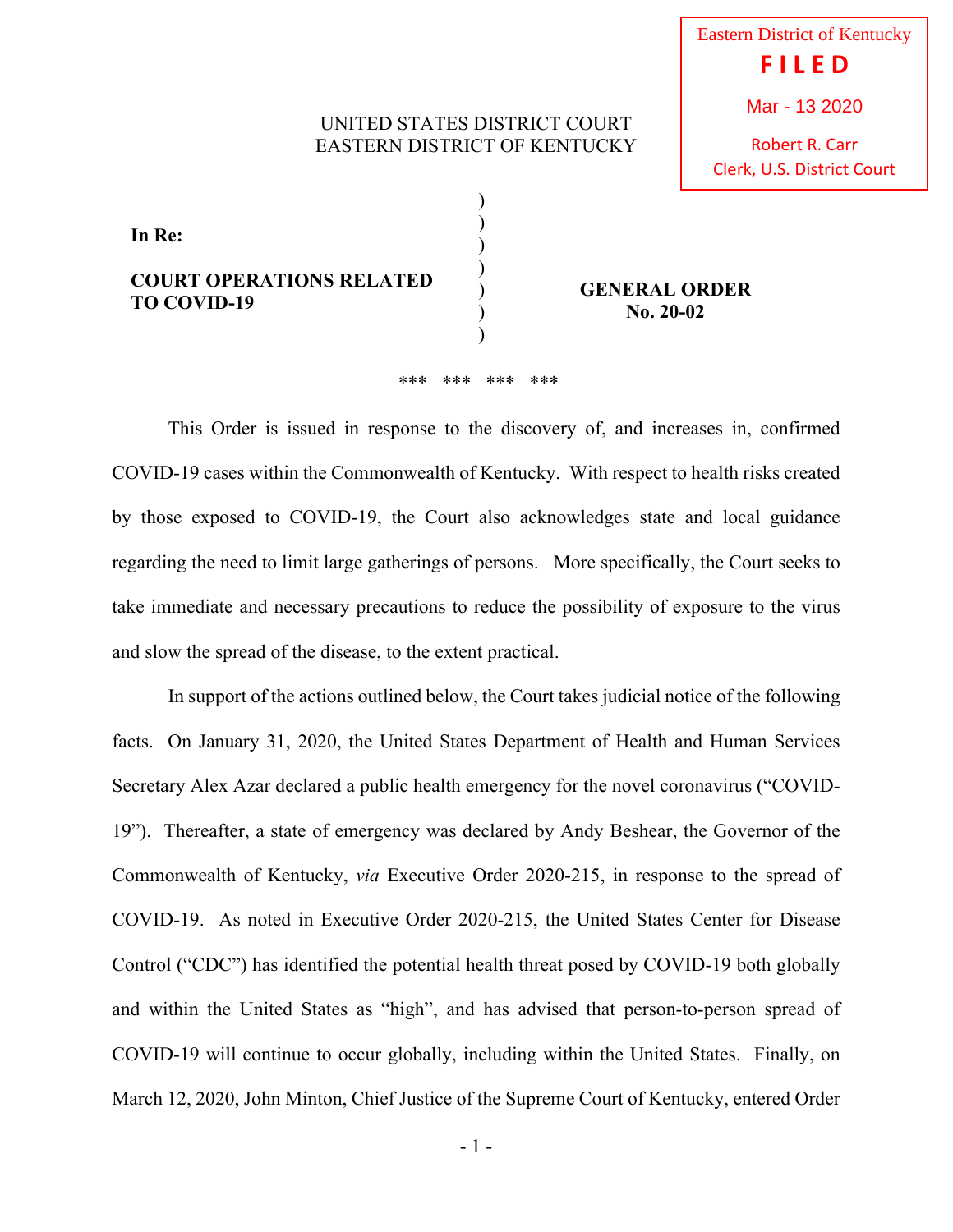No. 2020-08 captioned, "In Re: Kentucky Court of Justice Response to COVID-19 Emergency". Through this order, nearly all civil and criminal proceedings pending in the state justice system and which require in-person appearances have been canceled or continued generally.

Therefore, consistent with actions taken by numerous federal, state and local entities, it is hereby

## **ORDERED** as follows:

1. All courthouses in the district remain open for business. However, subject to the specific exceptions outlined in paragraph 2 below, civil and criminal trials scheduled to begin March 16, 2020, through April 17, 2020, before any district or magistrate judge in the Eastern District of Kentucky, are **CONTINUED FOR A MINIMUM PERIOD OF THIRTY (30) DAYS**, subject to further orders of the Court. Trials previously scheduled during this period shall be rescheduled by separate order of the district or magistrate judge assigned to the matter.

All trials currently in progress shall be completed at the discretion of the presiding judge.

2. Criminal matters scheduled before magistrate judges, such as initial appearances, arraignments, detention hearings, and the issuance of warrants, shall continue to take place in the ordinary course of business. Likewise, hearings scheduled before district judges during the period identified in paragraph 1 shall proceed as scheduled, subject to intervening orders of the judge assigned to the matter.

3. Any matter involving an attorney or party who is ill or in a high-risk category may be rescheduled by the presiding judge. However, counsel shall be responsible for advising

 $-2-$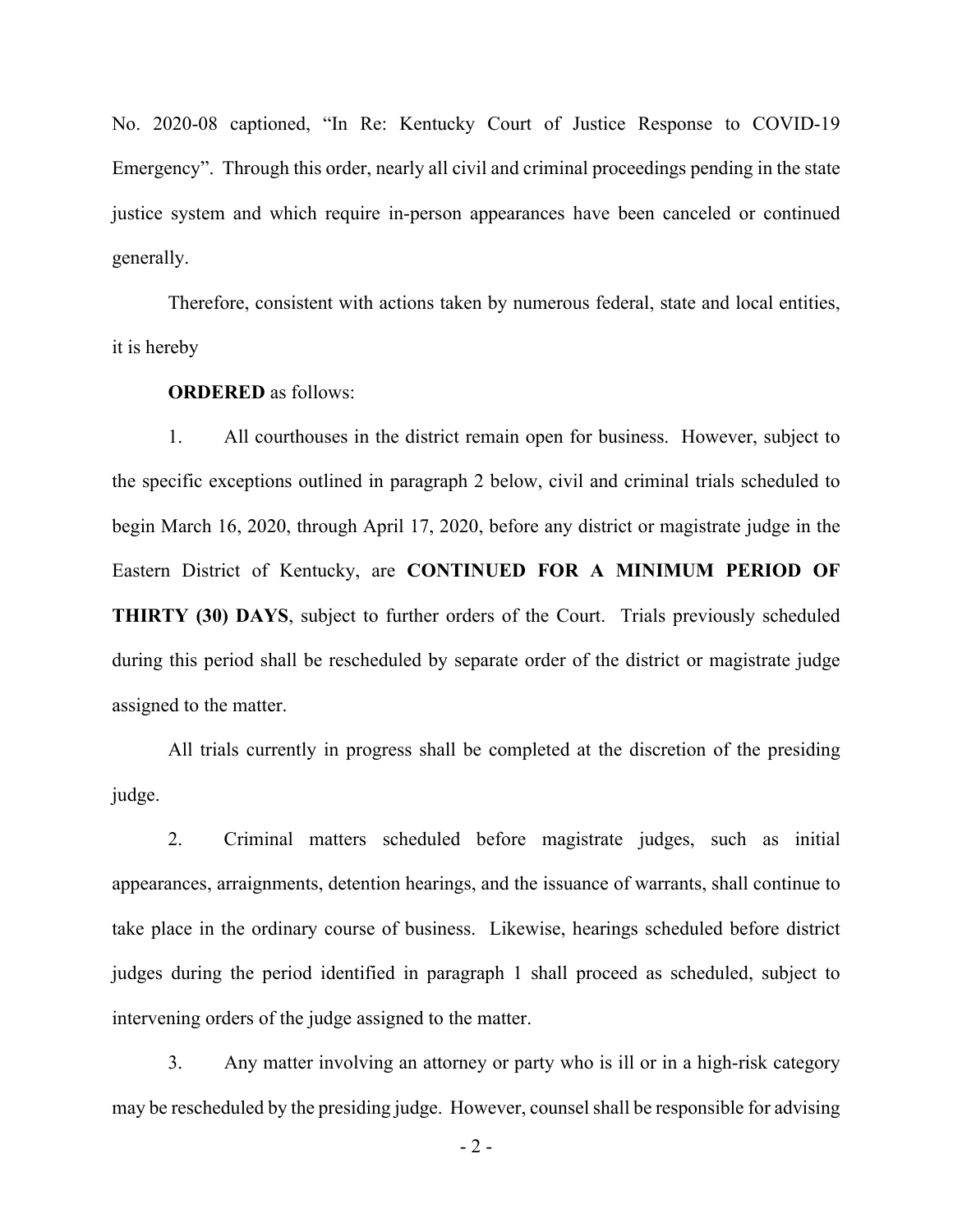the presiding judge of such illness or high-risk by filing an appropriate notice or motion containing sufficient information to allow the presiding judge to make an informed decision regarding any cancellation or continuance.

4. Subject to intervening orders, Grand Juries shall continue to meet as currently scheduled.

5. Regarding criminal trials set during the period identified in paragraph 1, based on public health recommendations and the severity of risk posed to the public<sup>1</sup> the time period of the continuance caused by this General Order shall be excluded under the Speedy Trial Act, as the Court specifically finds that the ends of justice served by ordering the continuance outweigh the best interests of the public and the defendant's right to a more speedy trial. 18 U.S.C. § 3161(h)(7)(A). Subject to intervening orders, the period of exclusion shall be from March 16, 2020 to April 17, 2020. The district judge assigned to the matter may extend this period if circumstances warrant.

The Court recognizes the right of criminal defendants to a speedy and public trial under the Sixth Amendment to the United States Constitution, and the particular application of that right in cases involving defendants who are detained pending trial. Therefore, in the event any affected party disagrees with the Court's analysis regarding the time excluded under the Speedy Trial Act, he or she may move for reconsideration in the individual case. Likewise, the government may seek reconsideration. Any motion for reconsideration shall be directed to the district judge assigned to the matter.

<sup>&</sup>lt;sup>1</sup> Interim Guidance for Businesses and Employers to Plan and Respond to Coronavirus *Disease 2019 (COVID-19), February 2020,* http://www.cdc.gov/coronavirus2019 ncov/specific-groups/guidance-business-response.html (last updated February 26, 2020).